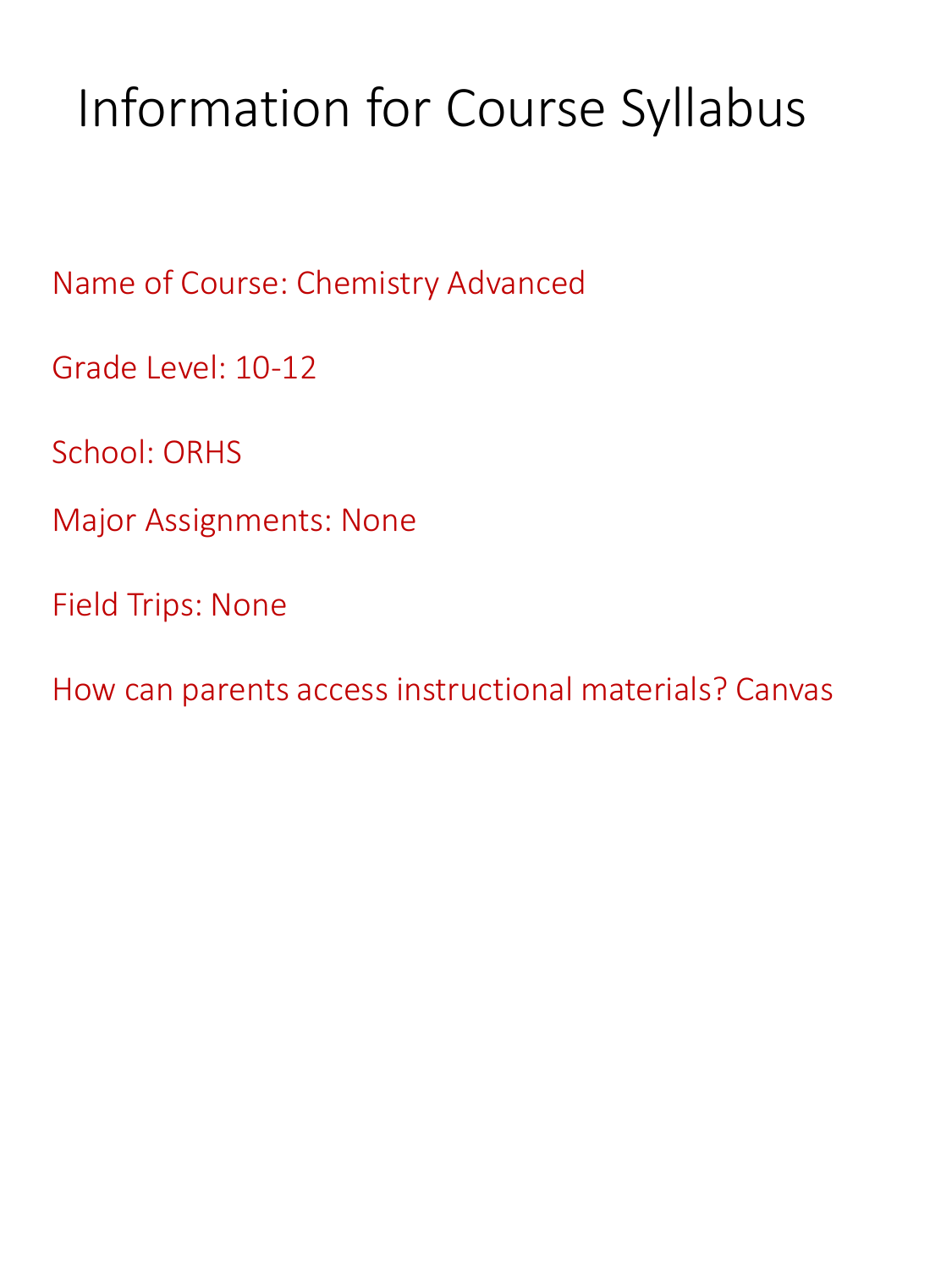### **Term 1**

**CHEM1.PS1.1** Understand and be prepared to use values specific to chemical processes: the mole, molar mass, molarity, and percent composition.

**CHEM1.PS1.11** Develop and compare historical models of the atom (from Democritus to quantum model) and construct arguments to show how scientific knowledge evolves over time, based on experimental evidence, critique, and alternative interpretations.

**Atoms**

**CHEM1.PS1.12** Explain the origin and organization of the Periodic Table. Predict chemical and physical properties of main group elements (reactivity, number of subatomic particles, ion charge, ionization energy, atomic radius, and electronegativity) based on location on the periodic table. Construct an argument to describe how the quantum mechanical model of the atom (e.g., patterns of valence and inner electrons) defines periodic properties. Use the periodic table to draw Lewis dot structures and show understanding of orbital notations through drawing and interpreting graphical representations (i.e., arrows representing electrons in an orbital).

**CHEM1.PS4.1** Using a model, explain why elements emit and absorb characteristic frequencies of light and how this information is used.

**Nuclear Chemistry** Nuclear Chemistry **CHEM1.PS1.9** Draw models (qualitative models such as pictures or diagrams) to demonstrate understanding of radioactive stability and decay. Understand and differentiate between fission and fusion reactions. Use models (graphs or tables) to explain the concept of half-life and its use in determining the age of materials (such as radiometric dating).

**CHEM1.PS1.10** Compare alpha, beta, and gamma radiation in terms of mass, charge, and penetrating power. Identify examples of applications of different radiation types in everyday life (such as its applications in cancer treatment).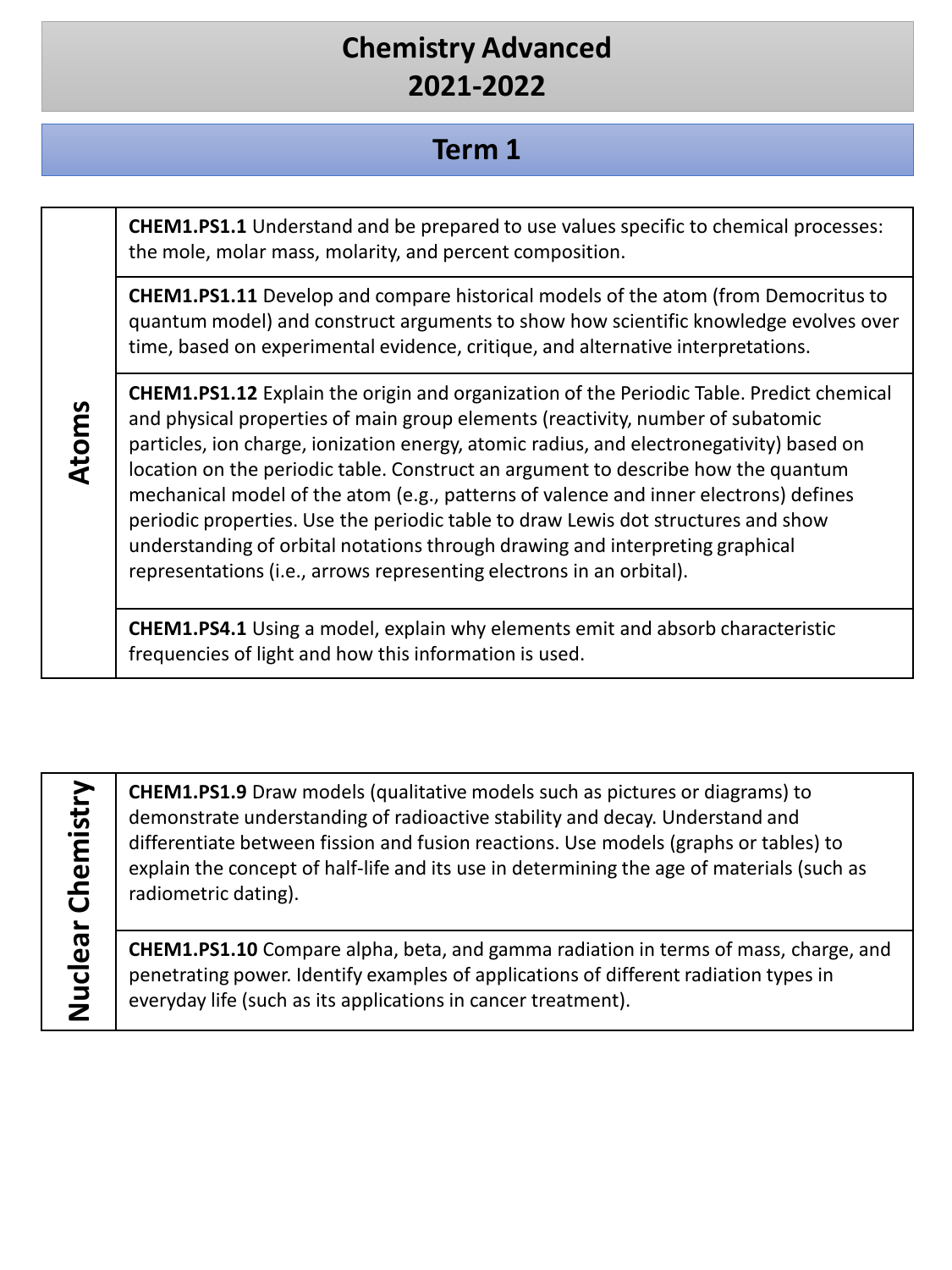### **Term 1**

**CHEM1.PS1.1** Understand and be prepared to use values specific to chemical processes: the mole, molar mass, molarity, and percent composition.

**CHEM1.PS1.12** Explain the origin and organization of the Periodic Table. Predict chemical and physical properties of main group elements (reactivity, number of subatomic particles, ion charge, ionization energy, atomic radius, and electronegativity) based on location on the periodic table. Construct an argument to describe how the quantum mechanical model of the atom (e.g., patterns of valence and inner electrons) defines periodic properties. Use the periodic table to draw Lewis dot structures and show understanding of orbital notations through drawing and interpreting graphical representations (i.e., arrows representing electrons in an orbital).

**CHEM1.PS1.13** Use the periodic table and electronegativity differences of elements to predict the types of bonds that are formed between atoms during chemical reactions and write the names of chemical compounds, including polyatomic ions using the IUPAC criteria.

**CHEM1.PS1.14** Use Lewis dot structures and electronegativity differences to predict the polarities of simple molecules (linear, bent, trigonal planar, trigonal pyramidal, tetrahedral). Construct an argument to explain how electronegativity affects the polarity of basic chemical molecules.

**CHEM1.PS2.1** Draw, identify, and contrast graphical representations of chemical bonds (ionic, covalent, and metallic) based on chemical formulas. Construct and communicate explanations to show that atoms combine by transferring or sharing electrons.

**CHEM1.PS2.2** Understand that intermolecular forces created by the unequal distribution of charge result in varying degrees of attraction between molecules. Compare and contrast the intermolecular forces (hydrogen bonding, dipole-dipole bonding, and London dispersion forces) within different types of simple substances (only those following the octet rule) and predict and explain their effect on chemical and physical properties of those substances using models or graphical representations.

**Bonding**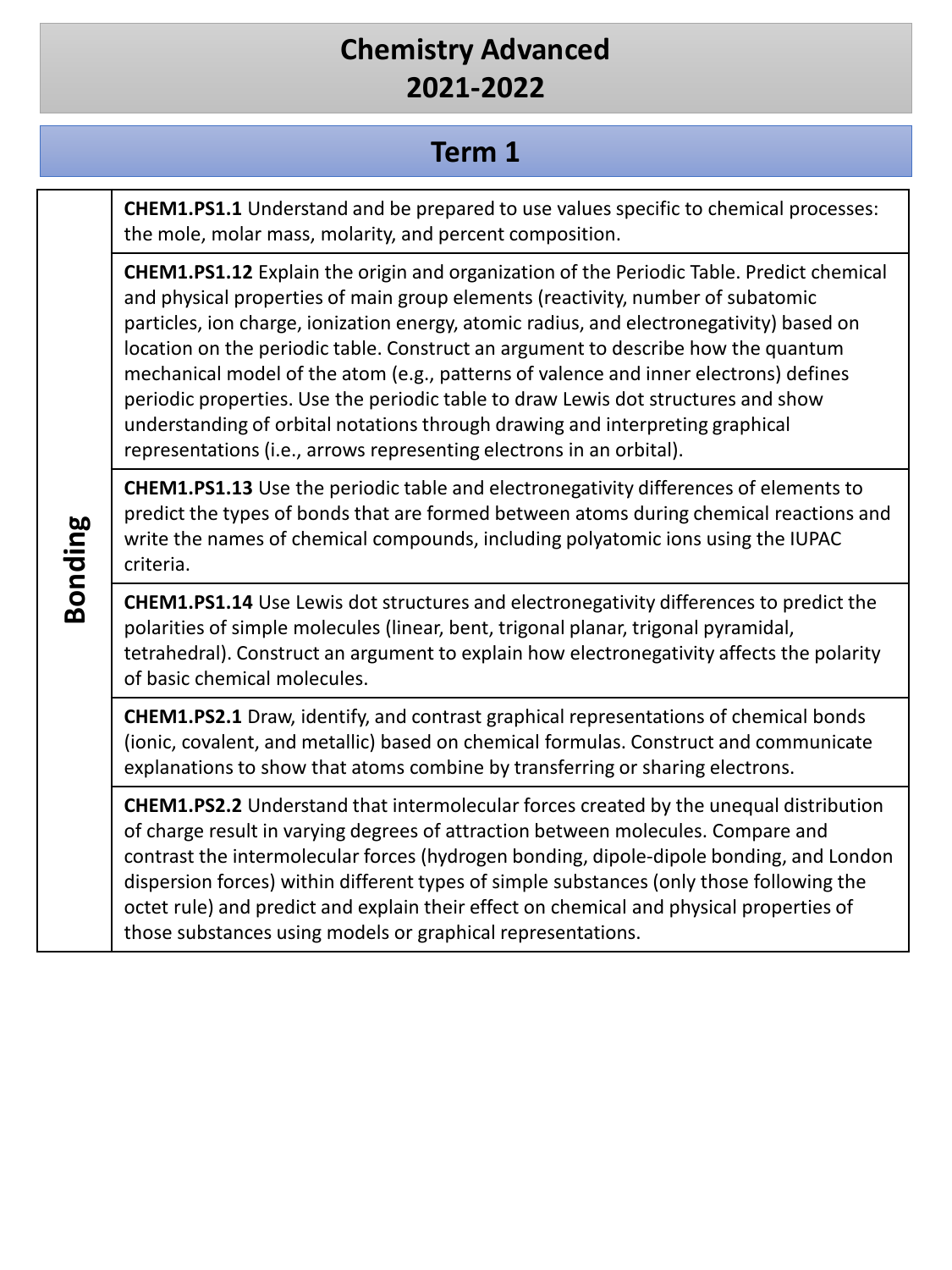#### **Term 2**

|        | <b>CHEM1.PS3.1</b> Contrast the concepts of temperature and heat in macroscopic and<br>microscopic terms. Understand that thermal energy is a form of energy and temperature<br>is a measure of average kinetic energy of a group of particles.       |
|--------|-------------------------------------------------------------------------------------------------------------------------------------------------------------------------------------------------------------------------------------------------------|
| Energy | <b>CHEM1.PS3.2</b> Draw and interpret heating and cooling curves and phase diagrams.<br>Analyze the energy changes involved in calorimetry by using the law of conservation of<br>energy quantitatively (use of $q = mc\Delta T$ ) and qualitatively. |
|        | CHEM1.PS3.4 Analyze energy changes to explain and defend the law of conservation of<br>energy.                                                                                                                                                        |

**Gases**

**CHEM1.PS1.5** Conduct investigations to explore and characterize the behavior of gases (pressure, volume, temperature), develop models to represent this behavior, and construct arguments to explain this behavior. Evaluate the relationship (qualitatively and quantitatively) at STP between pressure and volume (Boyle's law), temperature and volume (Charles's law), temperature and pressure (Gay-Lussac law), and moles and volume (Avogadro's law), and evaluate and explain these relationships with respect to kinetic-molecular theory. Be able to understand, establish, and predict the relationships between volume, temperature, and pressure using combined gas law both qualitatively and quantitatively.

**CHEM1.PS1.6** Use the ideal gas law, PV = nRT, to algebraically evaluate the relationship among the number of moles, volume, pressure, and temperature for ideal gases.